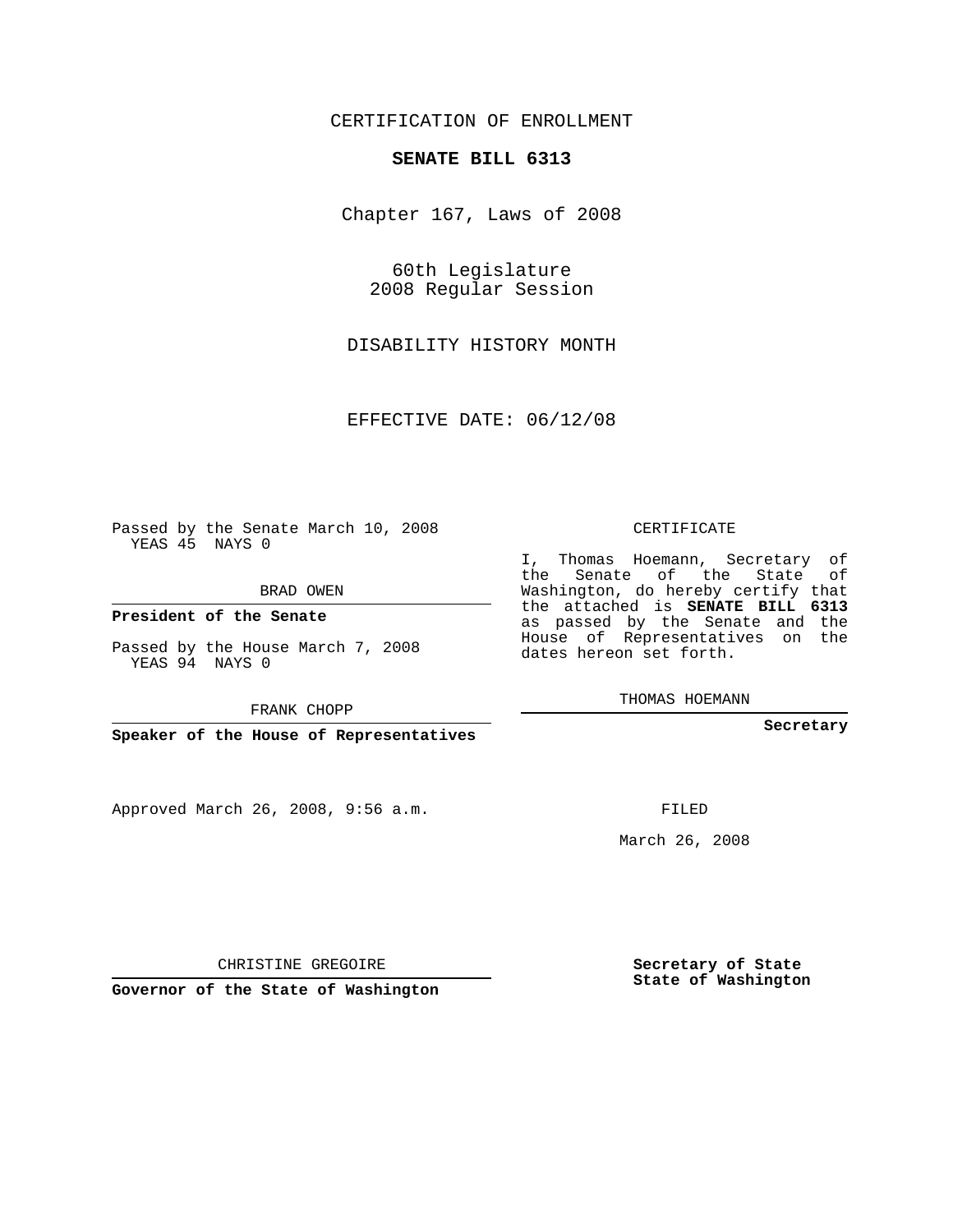# **SENATE BILL 6313** \_\_\_\_\_\_\_\_\_\_\_\_\_\_\_\_\_\_\_\_\_\_\_\_\_\_\_\_\_\_\_\_\_\_\_\_\_\_\_\_\_\_\_\_\_

\_\_\_\_\_\_\_\_\_\_\_\_\_\_\_\_\_\_\_\_\_\_\_\_\_\_\_\_\_\_\_\_\_\_\_\_\_\_\_\_\_\_\_\_\_

### AS AMENDED BY THE HOUSE

Passed Legislature - 2008 Regular Session

**State of Washington 60th Legislature 2008 Regular Session**

**By** Senators McAuliffe, Rasmussen, Tom, Delvin, Shin, Kohl-Welles, Fairley, and Fraser

Read first time 01/15/08. Referred to Committee on Early Learning & K-12 Education.

 AN ACT Relating to disability history month; adding a new section to chapter 28A.230 RCW; adding a new section to chapter 28B.10 RCW; and creating new sections.

BE IT ENACTED BY THE LEGISLATURE OF THE STATE OF WASHINGTON:

 NEW SECTION. **Sec. 1.** This act may be known and cited as the disability history month act.

 NEW SECTION. **Sec. 2.** The legislature finds that annually recognizing disability history throughout our entire public educational system, from kindergarten through grade twelve and at our colleges and universities, during the month of October will help to increase awareness and understanding of the contributions that people with disabilities in our state, nation, and the world have made to our society. The legislature further finds that recognizing disability history will increase respect and promote acceptance and inclusion of people with disabilities. The legislature further finds that recognizing disability history will inspire students with disabilities to feel a greater sense of pride, reduce harassment and bullying, and help keep students with disabilities in school.